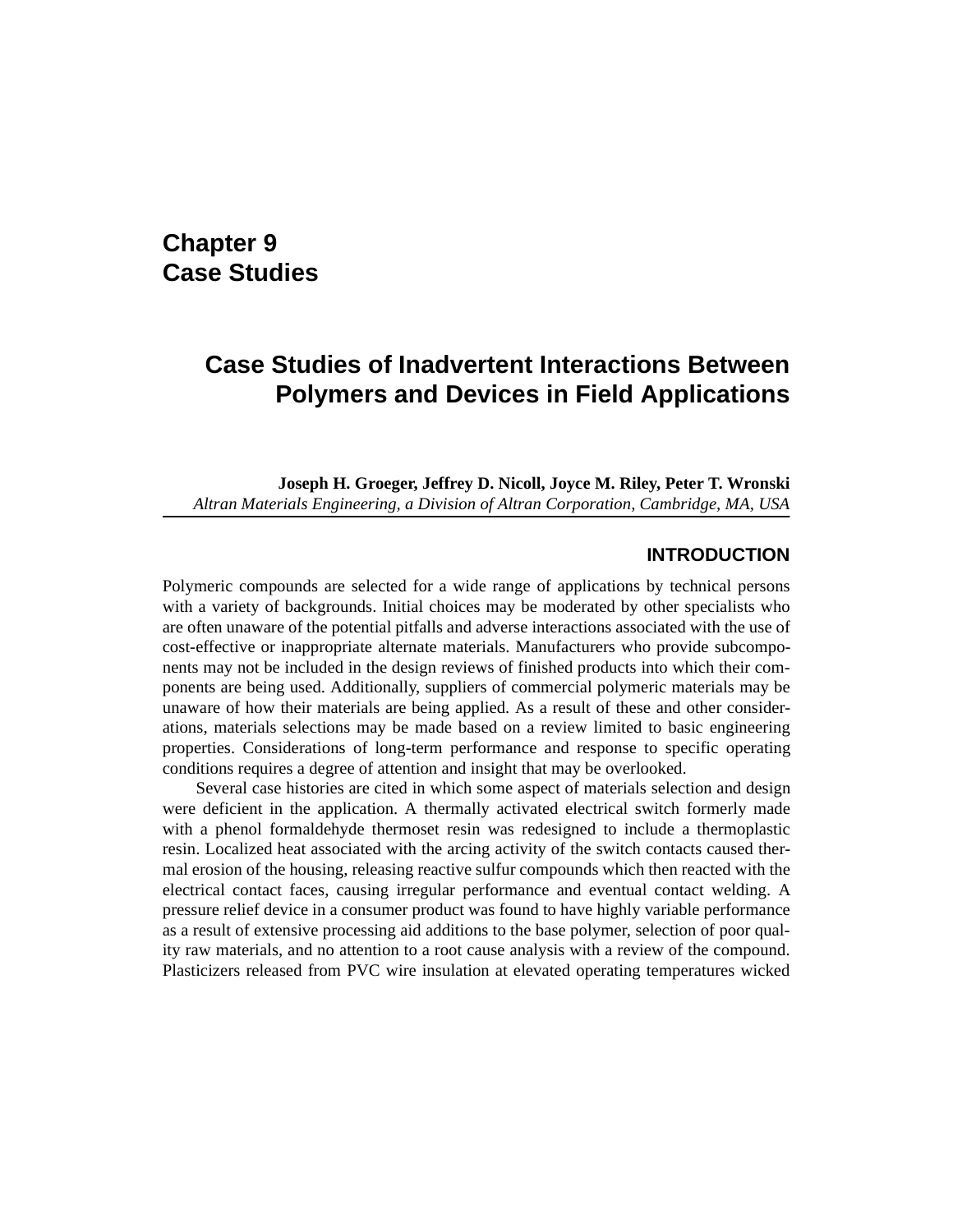along the conductor strands and onto relay contacts, resulting in a power plant shutdown. Components from a pharmaceutical product container were found to be exuding phthalate compounds which were not expected based on an initial review of the raw materials.

These cases are presented as constructive examples for those seeking to maximize the performance and useful life of devices making use of polymeric components through an integrated materials selection and design approach.

## **DECOMPOSITION OF THERMAL SWITCH**

A thermal limit switch used in a number of domestic and commercial appliances was historically manufactured with either a ceramic or a crosslinked phenol formaldehyde, providing many years of reliable service. A change in materials had been implemented to facilitate processing, resulting in a housing made with thermoplastic polyphenylene sulfide (PPS). The housing contained silver-laminated bronze electrical contacts, one of which was mounted on a bimetallic arm to provide thermally-controlled switching action. Failures of this switch were encountered wherein the contacts were found to weld together, resulting in a thermal runaway condition caused by a failure to interrupt current to the heater that the switch was intended to control. A forensic review of representative failed switches was undertaken.

Figure 1 presents a scanning electron micrograph of the surface of a contact removed from a failed switch. On the surface, many melted areas are clearly visible. Some of these are flat, showing the previously molten condition of the metal contacts. Metallographic cross-sections through such a contact showed severe localized melting. Elemental analysis of the contact surface indicated that silver sulfide was present. This compound produced an insulating layer on the surface of the contact, resulting in erratic current flow and localized heating due to limitation of the available contact surface area. Switches in various stages of



where welding occurred, 150x.

degradation were operated with thermocouples placed on the contacts and housing. Measurements indicated significant resistive heating, merely due to flow of the rated current. Chemical analysis of the polymer heated to the as-found level, using gas chromatography and mass spectrometry (GC/MS), confirmed formation of hydrogen sulfide, carbonyl sulfide, sulfur dioxide, hydrogen, and methane.

Examination of the switch housing interior surfaces surrounding the contacts revealed significant erosion of the polymer as shown by the light Figure 1. Surface of contact showing raised areas colored oval region in Figure 2. Closer examination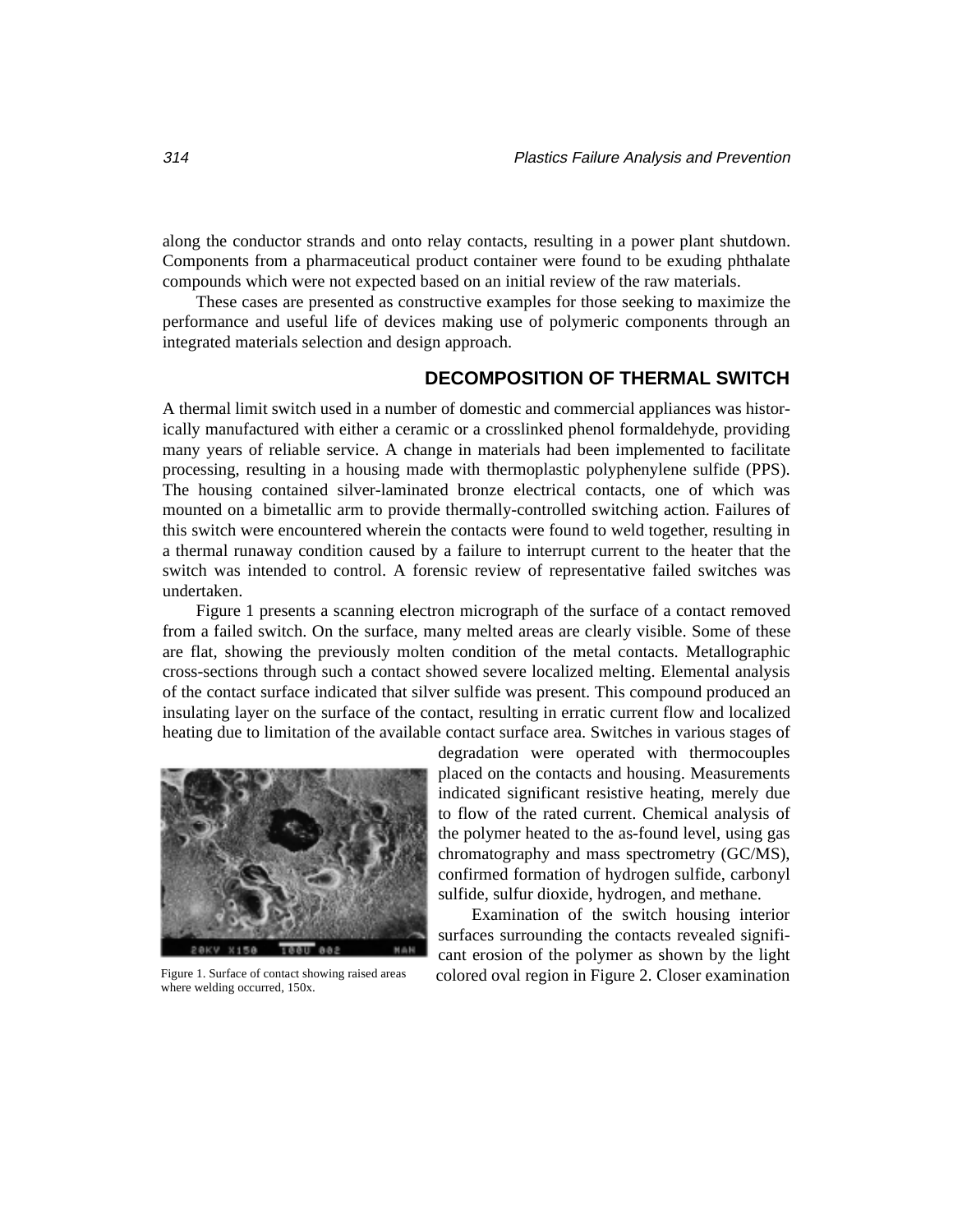

Figure 2. Interior surface of switch housing showing polymer erosion, 9x.



Figure 3. Top view of pressure relief device.

revealed the glass and mineral reinforcement particles within the PPS compound standing in relief, due to polymer pyrolysis. This damage was due to the intense localized heating produced by arcing as electrical contact between the switch contacts was established then broken during normal operation. The combined evidence of contact melting and PPS pyrolysis suggested short-term temperatures in excess of 600°C.

## **INCONSISTENT PRESSURE RELIEF MEMBRANE**

A pressure relief membrane used in a consumer product was found to exhibit erratic performance both in quality assurance testing and in the consumer market. The pressure relief device was a critical component and played an integral role in product function and safety.

The device was manufactured using a compounded thermoplastic polypropylene which was injection molded into the necessary form. As can be seen in Figure 3 the molded part is quite complex in design; consisting of numerous ribs, radial formations and most importantly, the thin membrane which acts as a pressure rupture diaphragm. The latter is coined in the injection molding process.

Investigation of the device revealed many areas of misapplied designs and a general focus on processing performance instead of functionality. The thermoplastic compound which was used to fabricate the units made use of a fairly complicated formulation. The original base resin was dropped from the supplier's product line and alternates were substituted. In conjunction with these changes, increased device anomalies and difficulties controlling the burst pressure range were experienced. After a preliminary materials investigation of the disclosed formulation, interactions of the materials being used were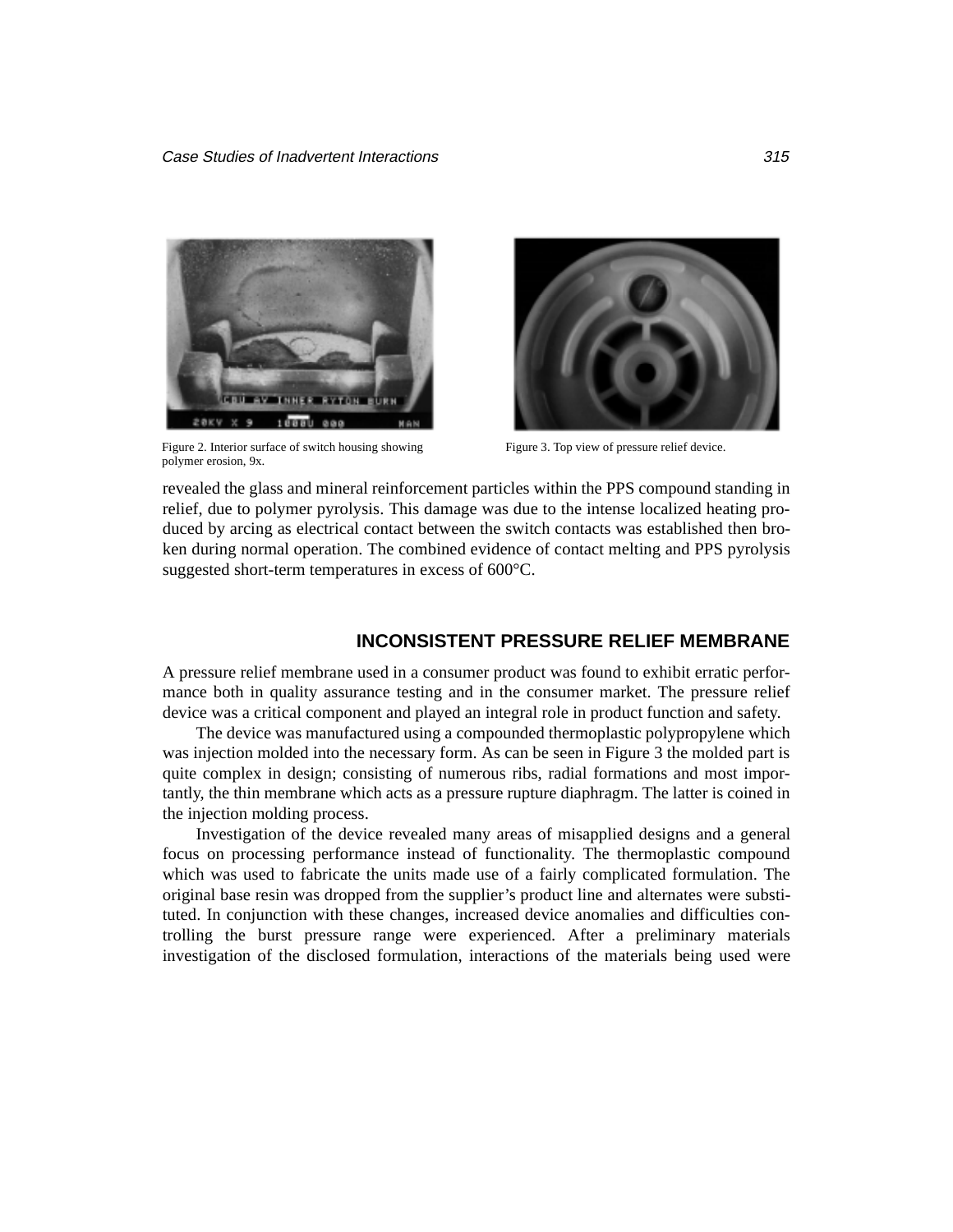identified as being inordinately complex and in some cases inappropriate for this application.

Organic chemical analyses of representative devices were conducted using GC/MS. This method was selected to confirm the identity of the organic ingredients and processing aids in the questionable formulation. GC/MS analysis of the seals revealed significant formulation variations between different lots of material. It was determined that the use of additives such as the antioxidants, antiblocking agents, internal lubricants, and other processing aids was inconsistent. The most significant variations were among materials not specified in the formulation. Processing aids such as silicones (used as internal lubricants to modify flow behavior), plasticizers (typically used for increasing impact resistance and adding flexibility), and waxes (used as lubricants and flow modifiers) were noted to be present in many of the device lots. These components appeared at random and were not used consistently. It was suspected that they were added as on-line processing aids to assist with mixing by the compounding operators and/or to achieve a target melt flow index.

The formulation suffered from years of incremental modification for performance and processing issues which often suppressed the symptoms but never addressed the root causes. For example, there were three agents listed in the formulation which served as antioxidants. Due to the nature of their chemical functionality, these materials did not enjoy a positive synergy. Instead they competed in the formulation causing none of these materials to offer as much protection to the resin and other organic components in combination as they would when used individually. The antioxidant package was further complicated when a review of their functional characteristics was completed. Originally, the molded pressure relief device suffered from a reaction with copper within the contacting unit surfaces. A metal deactivating antioxidant was added to the formulation to correct this problem. A review of the formulation clearly indicated that the original antioxidant was an amine (nitrogen-hydrogen) compound. This antioxidant sustained limited thermal decomposition during processing, leading to the production of amine compounds. These reacted with copper, leading to the formation of blue-colored copper compounds. While the addition of the metaldeactivator was successful in reducing this occurrence, the original antioxidant was left in place. The replacement and original antioxidants were not chemically compatible, nor was the amine antioxidant stable with respect to the antioxidant supplied in the base polypropylene resin. A third antioxidant was then added to improve oxidative stability.

A different problem was noted when a scanning electron microscope (SEM) was used to examine selected areas of representative seals. The high magnification of the SEM provided a view of the relative size of the individual filler particles and their alignment in key areas such as the diaphragm. Examination revealed that the filler materials had a tendency to agglomerate in this region and that the overall filler concentration in the diaphragm area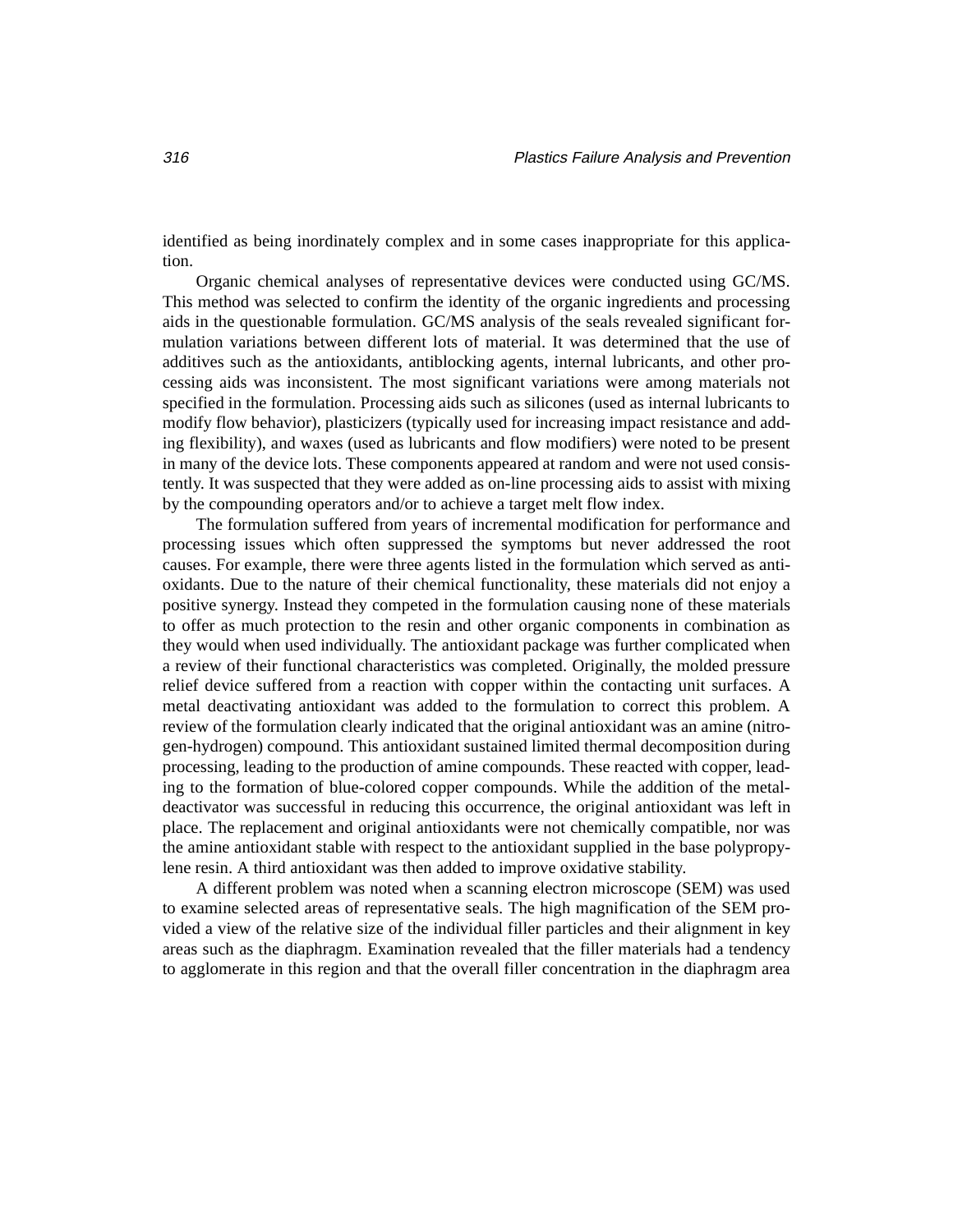

Figure 4. Micrograph of diaphragm cross-section, 605x. Figure 5. Micrograph of diaphragm corner, 226x.



was inconsistent throughout many devices. As shown in Figure 4, the talc particles were quite large when compared with the overall thickness of the diaphragm. As illustrated in this micrograph, the particles aligned in the plane of the membrane and created a stacking effect. In this case, the shape of the particles was inappropriate due to the flow mechanics in the mold cavity. Figure 5 shows the corner at the edge of a representative diaphragm. The filler particles in this area were also dramatically aligned along the curvature of the diaphragm. This suggested that the resin flow in this area during molding was restricted by the presence of the talc particles. This caused the residual stresses in the diaphragm area to be quite high and the particle size of the talc to vary depending on the level of flow restriction during injection.

The effect of the talc particle size variation on the inconsistent performance of the seals was significant. This characteristic mainly affected the flow rheology of the compound under high shear conditions during injection molding. The talc particle size, in comparison to the diaphragm thickness, also lead to an erratic influence on the tear characteristics during product performance. Talc agglomeration and absence of bonding with the base polymer further contributed to poor performance.

Inconsistent diaphragm burst performance was caused by a combination of chemical, physical and rheological phenomena. The lots of devices which exhibited a particularly high burst pressure were the result of a very fine particle size talc in conjunction with a low concentration of processing aids. The increased strength of the base resin and lack of large talc particles for burst initiation necessitated high burst pressures. The devices which exhibited lower diaphragm burst pressures suffered from a combination of large talc particles and an absence of lower molecular weight polymer to assist with the flow and wetting of the filler. This resulted in high orientation effects which led to very high residual stresses causing premature failure. These anomalies illustrate the combined effects of the uncontrolled chemical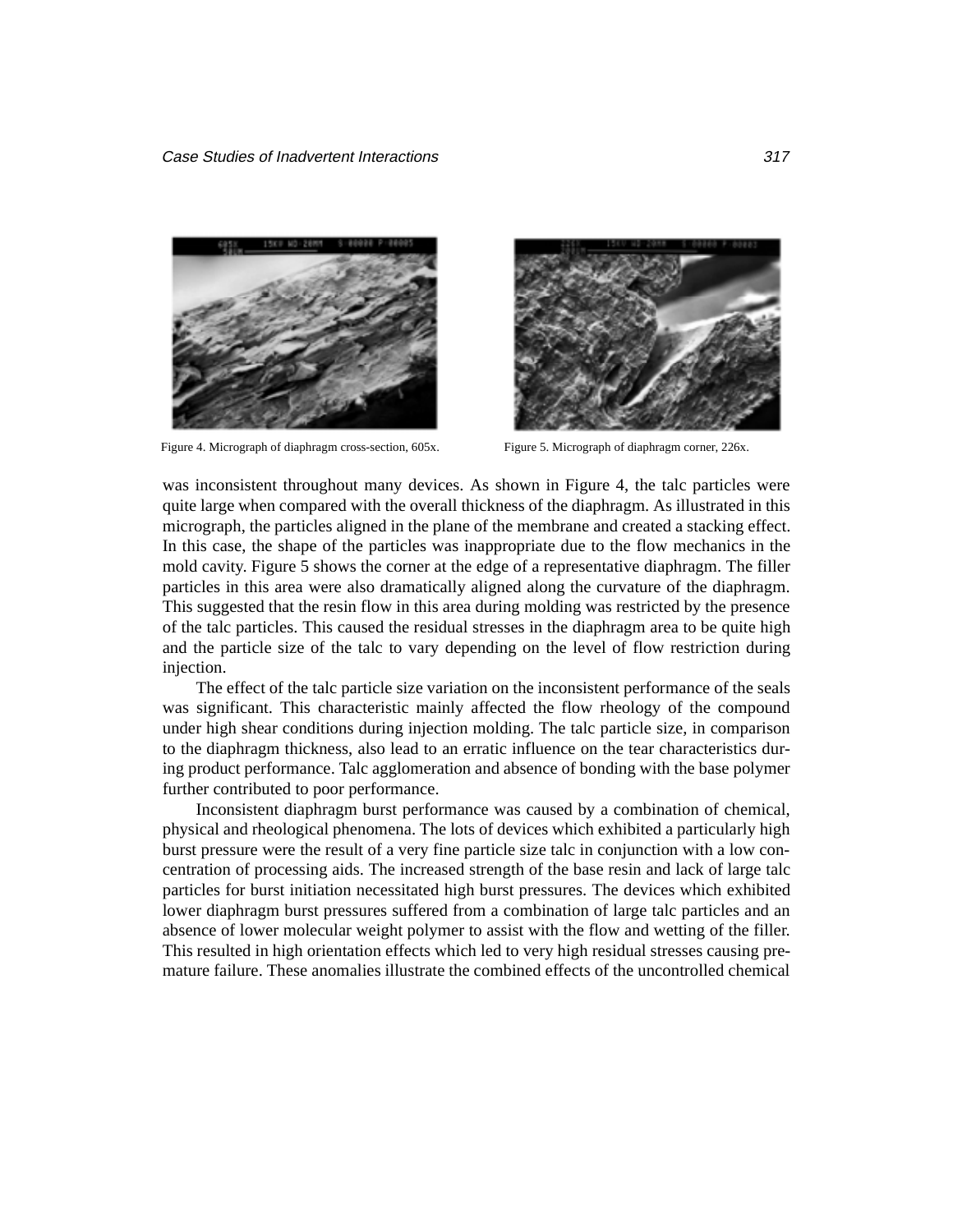additives and random talc particle size on the consistent performance of the compound. In this formulation, even if extreme care were taken in manufacturing, the number of materials involved and the inherent variability and performance of the talc made it virtually impossible to produce a consistent product.

# **PLASTICIZER BLOOM FROM PVC CABLE JACKETS**

During inspections at a nuclear power plant, green liquid deposits were found concentrated on the surface of selected low voltage cables, at their terminations as well as in the instrument panel in which these cables ended at connections. The cables were rated at 600 volts and incorporated a cross-linked polyethylene (XLPE) insulation with a polyvinyl chloride (PVC) jacket. The estimated age of the cables was 20 years. The green liquid deposits were determined to be non-drying, with a high viscosity, and good lubricity. Analysis of this liquid by Fourier Transform Infra-Red Spectroscopy (FTIR) confirmed that it was mostly adipic acid diethyl ester. This compound is a common plasticizer for PVC and is typically yellowish in color. An FTIR absorption peak unaccounted for by adipic acid diethyl ester was assigned to a silicone fluid (diphenylsilane). This may be attributed to a second plasticizer used in these cable jackets. Samples of the liquid were pyrolized and the residue was analyzed with energy dispersive X-Ray analysis (EDX). This revealed the presence of copper with traces of aluminum, silicon, calcium, iron, and lead. The presence of copper salts in the fluid was responsible for the noted green color.

The presence of these green fluid deposits closely followed a record 'heat wave' in this particular region. It was deduced that this elevated regional temperature caused the sudden appearance of these exuding plasticizer compounds from the PVC cable jackets. These compounds can cause severe consequences in electrical systems due to their insulating properties. If these compounds were allowed to migrate into electrical switches, relays, or meters they would inhibit proper performance. In this particular case, the plasticizer impinged on the jackets of adjacent cables, causing them to swell then split. In another identical occurrence, a plant shutdown resulted when plasticizer crept onto the surface of electrical contacts used for a pump motor relay.

#### **EXTRACTS FOUND IN PHARMACEUTICALS**

The presence of two plasticizers, dioctyl phthalate (DOP) and diisooctyl phthalate (DIOP), in a drug formulation caused significant concern to the pharmaceutical companies since aromatics of this type are under regulatory scrutiny. Investigation into the origins of these contaminants led to analytical review of elastomeric components of the product container. Extensive GC/MS analysis isolated the source of the DIOP as being the elastomer raw mate-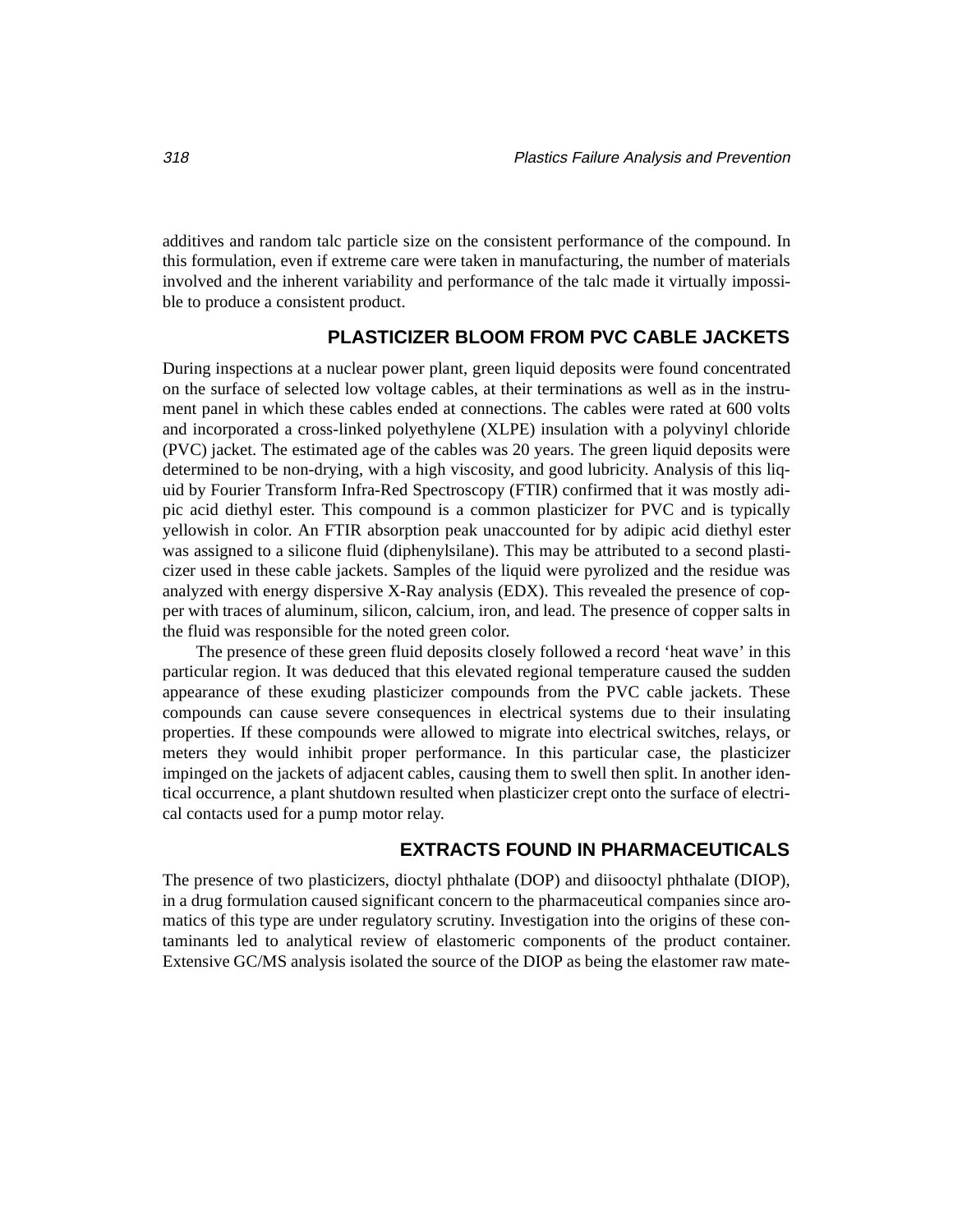rial. Further research indicated that the supplier of this elastomer was adding DIOP during manufacture to act as a melt-flow modifier to control the Mooney Index of the final product.

The DOP, however, was traced to contamination from the polymer compounding equipment. Frequently, oils used to lubricate mixing equipment exude into the compound being produced through dust seals, for example. Knowing this, manufacturers will often utilize lubrication products which are compatible with the polymer products that are produced. In this case, however, the oil utilized contained DOP which would be acceptable in many thermoplastic compounding applications, not slated for medicinal use. The resultant extraction of DOP from components of the product container, however, was not acceptable.

#### **DISCUSSION**

Development of thermoplastic and thermoset polymer compounds is a mature science that continues to grow with the development of new types of additives, changing regulatory requirements, and proprietary considerations. The selection of all materials that are incorporated into a compound may follow lines that are not always clear. Some ingredients may be outdated. Others may have been added for a customer-specific end use and the compound later became available for the general market. A very wide range of off-the-shelf compounds are available for engineering applications. Many will fit into the existing requirements or designs and/or processes may be altered to accommodate the compound that best fits the needs. These choices, though, are often limited to the general engineering/technical properties without sufficient detailed consideration of the materials in context of the application.

An ideal situation is one in which the end-use manufacturer has available the equipment necessary to develop a polymer compound specifically suited to an individual application. In this clean sheet approach, each ingredient may be carefully considered in context of the application, aging characteristics, processing effects, and synergy with other formulation components. Compounding facilities need not be directly available; contract organizations are available and many of the commercial polymer compound suppliers offer custom compounding services.

Analyses of plastics failures and contamination issues often indicate that it is necessary to return to the basics and re-examine the material in context of the application. With this approach, a polymer would be formulated using a minimum number of ingredients, each of which would be the most appropriate and efficient for the end use. By reducing the number of ingredients, the controls necessary for each supplier are greatly simplified.and the potential for adverse interactions reduced. Many raw materials are more complex than may be apparent and, in some cases, the 'hidden' ingredients may be detrimental to an application. Virtually all commercial elastomers are supplied with an antioxidant already included and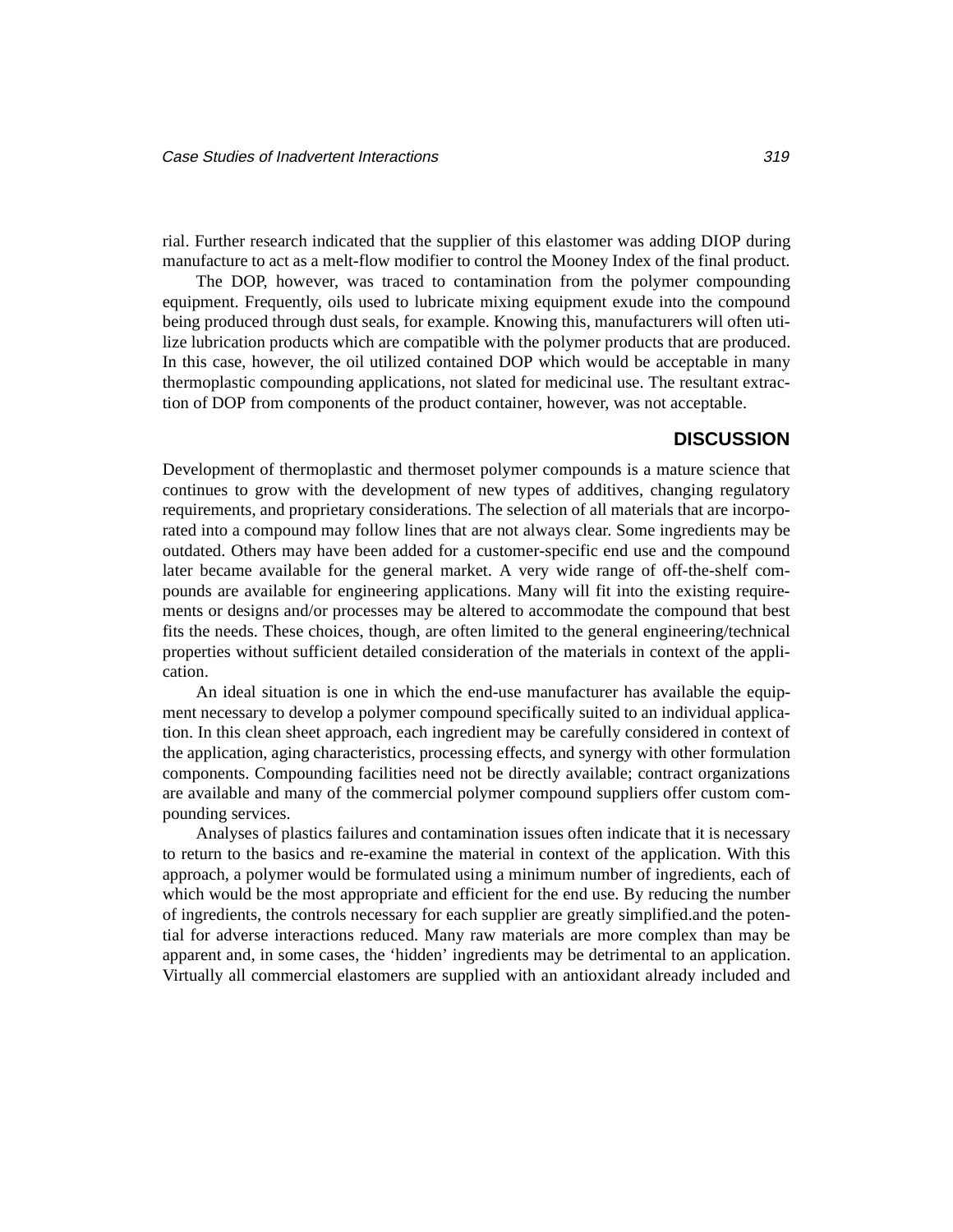the type may change periodically. Master-batching agents and processing aids, such as calcium stearate, may be used when adding antioxidants to a raw polymer. Crosslinking additives and their synergists are another source of antioxidants and other compounds. Crosslinking is a chemically challenging process in which thermal decomposition of a reactive peroxide is typically used to provide free radicals. This requires an additional antioxidant to protect the polymer, while reaction products including acetophenone, cumyl alcohol, and acetic acid become available to interact with the other raw materials or additives.

In the case of the thermal limit switch, the choice of materials for the housing inherently led to a reduction in the useful life of the device. The stability and useful life of the switch could be readily enhanced through the use of a polymeric housing that does not produce reactive gaseous products. Many thermoset materials are available, as are ceramics. While the near-term economy of using a thermoplastic material may have appeared attractive, the long-term effect on performance may not have been readily apparent when a material substitution was made.

In the second situation corrective measures were implemented so that predictable and consistent performance of the pressure relief device could be attained. Compound reformulation took place which included the careful selection of a clean homopolymer base resin, a specially designed and compounded antioxidant and a low aspect ratio, small particle size reinforcement. The compound simplification, in combination with highly functional components, allowed for exceptional performance and reliability.

In the example of plasticizer bloom from a set of cables, it is interesting that the simple loss of a compounding ingredient could lead to such indirect, but major consequences. In this case, exposures to long-term conditions of elevated temperature could be surmised, based on the application and service environment. Grafted plasticizers are available. Alternatively, though, a complete reconsideration of the material in this environment would have been beneficial. A polymer compound that is inherently flexible would not involve a plasticizer and the potential adverse effects of its loss. Finally for the pharmaceutical container component example, reformulation of the raw polymer compound, as well as substitution of machine lubricant with a food-grade aliphatic mineral oil was necessary, followed by substitution of increased purity raw materials, before use of this material could be continued.

### **CONCLUSIONS**

It is important that the total life cycle of polymeric compounds be considered in context of the end-use application. Some basic guidelines can be developed from a review of situations in which the process was not optimized.

The application should be well understood in terms of stresses (thermal, chemical, physical, radiation, etc.). Near- and long-term exposures must be considered.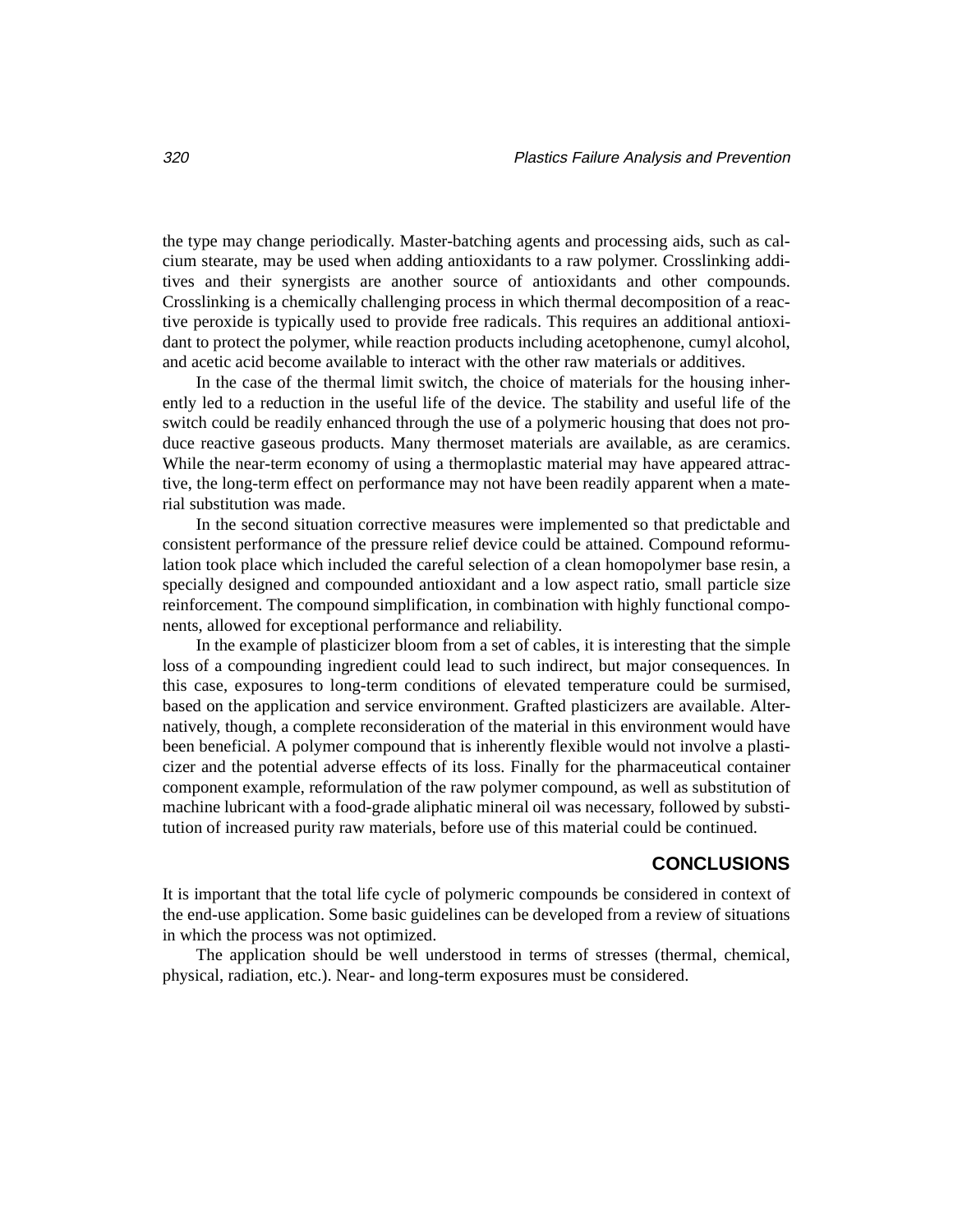Review the candidate or existing material with a fresh perspective and careful attention to all raw materials, their quality, and roles.

Simplicity of design facilitates processing, cost control, longevity, and quality assurance. This requires that raw materials be inherently suited for the compound, rather than placing a strong reliance on complex additive packages.

The performance of a compound cannot be limited by processing or post-processing handling. Attention to detail is necessary to assure that the intended and realized formulations are identical.

While some of these suggestions may seem tedious, it is often the case where shortterm economy and lack of application-specific insight may lead to significant losses when a poorly selected material fails in service.

#### **REFERENCES**

- 1 Hoffman, Werner (1989). **Rubber Technology Handbook**. New York, NY. *Hanser Publishers*.
- 2 Bhowmick, Anil and Howard Stephens, Eds (1988). **Handbook of Elastomers**. New York, NY. *Marcel Dekker, Inc*.
- 3 Schnaebel, Wolfram (1981). **Polymer Degradation: Principles and Practical Applications**. New York, NY *Hanser Publishers.*
- 4 Sekutowski, Dennis (1992). "Inorganic Additives". in **Plastics Additives and Modifiers Handbook**, Jesse Edenbaum, Ed. New York, NY. *Van Nostrand Reinhold.*
- 5 Gachter, R. and H. Muller (1993) **Plastics Additives Handbook**. Cincinnati, OH. *Hanser Gardner Publications*.
- 6 Charrier, JM (1990). **Polymeric Materials and Processing**. New York, NY. *Hanser Publishers*.
- 7 Barth, H. and Mays, J. (1991). **Modern Methods of Polymer Characterization***.* New York, NY. *John Wiley Publishers*.
- 8 **Engineering Plastics and Composites** (1990). Metals Park, OH, *ASM International*.
- 9 Rauwendaal, C. (1991). **Mixing In Polymer Processing***,* New York, NY. *Marcel Dekker*.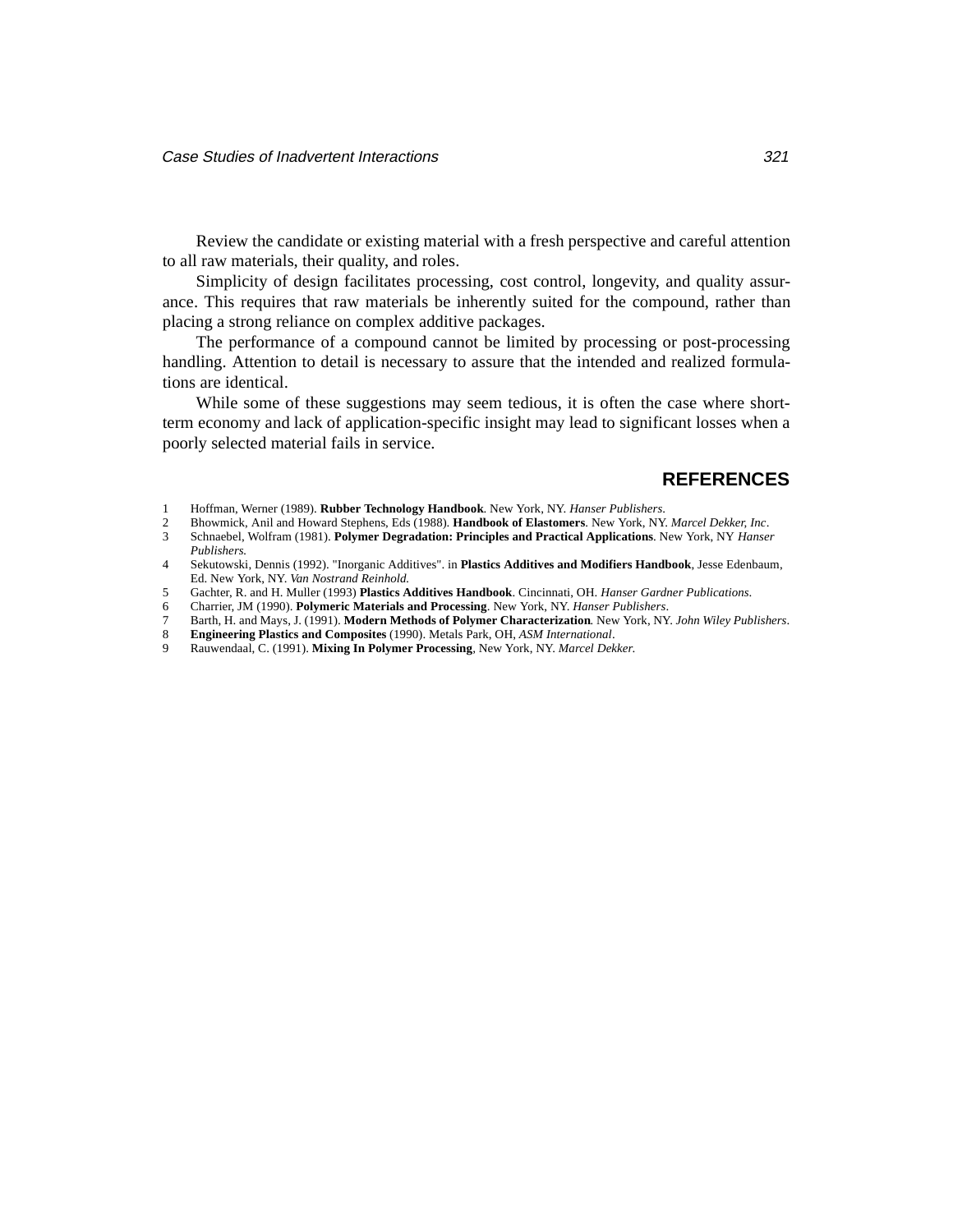# **Case Studies of Plastics Failure Related to Improper Formulation**

**Myer Ezrin and Gary Lavigne** *University of Connecticut - Institute of Materials Science, Storrs, CT 06269-3136*

# **INTRODUCTION**

Plastics failures can usually be ascribed to the material, design or processing, or combinations thereof.<sup>1</sup> Previous ANTEC papers by the authors have dealt with all of these factors. In this paper we focus on the formulation or composition aspect of the material in failure. Three of five cases cited involve adhesive failure. In all cases chemical analysis was required to determine if the formulation was a major contributing factor to failure.

# **CASE STUDIES**

#### 1. ADHESIVE FAILURE OF A MULTILAYER FILM

The formulation called for a certain order of films and surfaces for good bonding. Failure to bond well at certain layers was found to be due to improper order of surfaces, so that two in contact would not bond. Simple reversal of one layer solved the problem. The error was found by infrared spectroscopy of surface composition.

#### 2. FAILURE OF EPOXY RESIN TO HARDEN

An adhesive using a two-part epoxy resin failed to harden in the field. An analysis showed that the hardener had been omitted, thus absolving the supplier of the adhesive from responsibility. The method of analysis was thermal desorption gas chromatography/mass spectroscopy (TD/GC/MS)<sup>2,3</sup> using the Direct Dynamic Thermal Desorption Device developed at the University of Connecticut by Gary Lavigne. Sample contained in a glass tube, held in place by glass wool, is devolatilized in the heated GC injection port. Typical time and temperature are two minutes at 300°C, after which the sample tube is withdrawn using gas pressure. The tube, held upside down, is in the closest possible direct contact with the GC column, thus eliminating transfer lines or paths. The dynamic feature is that continuous helium gas flow carries off volatiles as they are produced, transferring them to the head of the column at low temperature prior to the usual temperature programming of the GC. The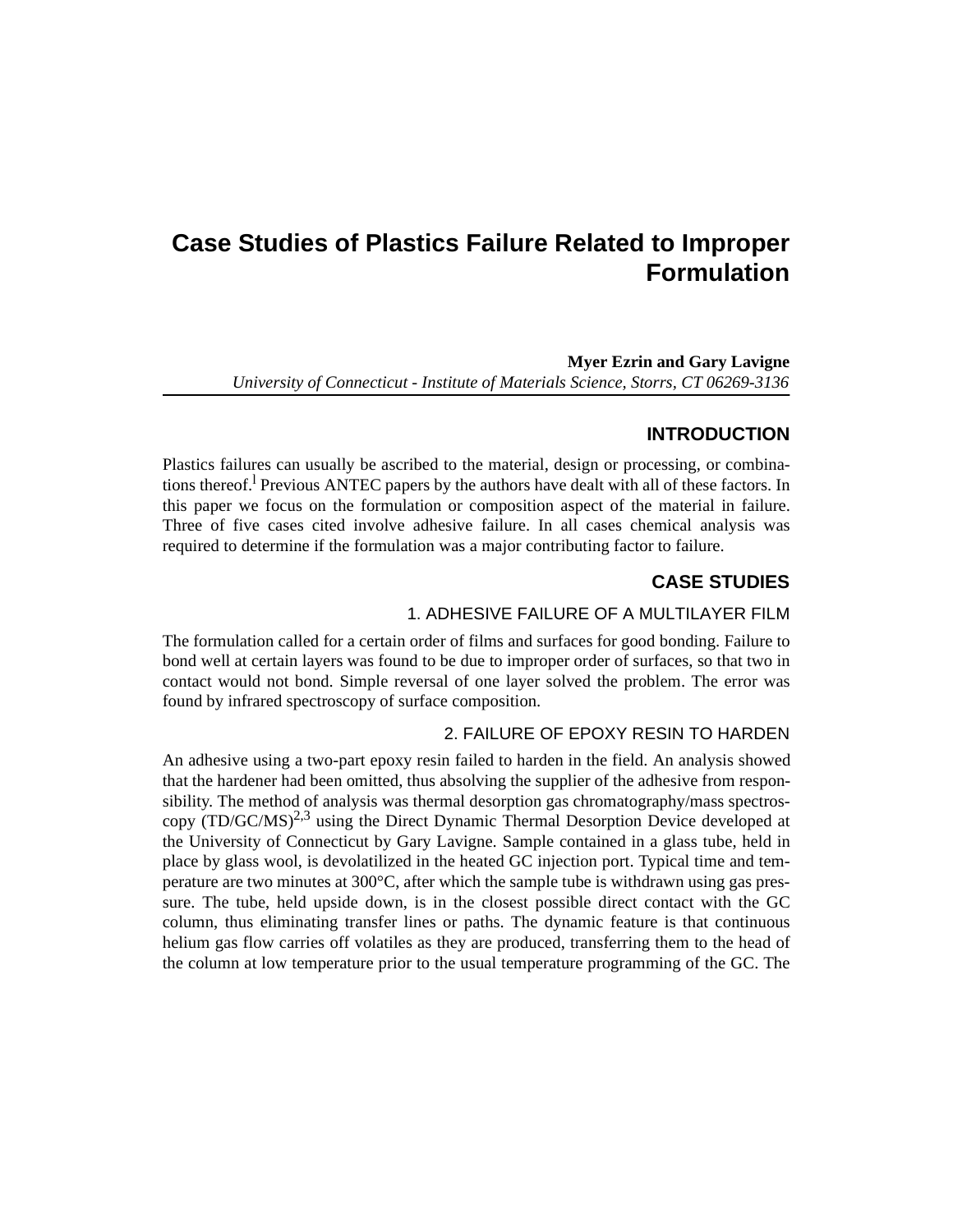

Figure 1. Thermal desorption GC/MS chromatogram of epoxy resin that did not harden. Y axis - ion count; X axis - retention time in minutes. Peak no. (1) - high content of unreacted bisphenol A - diglycidyl ether.



Figure 2. Thermal desorption GC/MS chromatogram of normal two-part epoxy resin that hardened. Y axis - ion count; X axis - retention time in minutes. Peak no. (1) very low content of bisphenol A - diglycidyl ether.

GC/MS used is the Hewlett/Packard 6980, the GC column was SGE PBX5 0.22 mm ID x 25 meters 0.1 micron film. Temperature program was 150°C/minute to 300°C.

Figure 1 is the chromatogram of adhesive that did not harden. It contains a high content of unreacted bisphenol A diglycidyl ether. Figure 2 shows normal two part resin. The diglycidyl ether (unreacted epoxy resin) is gone and other peaks from the hardener are seen. This analysis provided unequivocal proof that the hardener had been omitted by the customer in the field.

#### 3. DELAMINATION OF TIN COATING FROM COPPER SHIELD OF AN ELECTRI-CAL POWER CABLE



Figure 3. Subtracted IR spectrum of problem tape minus normal tape. Y axis - absorbance; X axis - wavenumbers in  $cm^{-1}$ . Peaks (1), (2)-calcium carbonate.

Tin coated copper shield over a power cable was held in place by an impregnated fabric tape wrap. Removal of the tape during cable installation caused tin to be removed from the copper shield. Infrared analysis detected calcium carbonate in quantity on both surfaces of the tape, i.e., throughout the tape. Normal tape that did not cause tin to be removed did not contain calcium carbonate. While it is not clear why calcium carbonate would cause the problem, there was no question that it was associated with improper formulation of the tape. Figure 3 was

obtained by subtracting the spectrum of normal tape from that of the problem tape. The peaks near 1400 and 900 cm-1 are definitive for the carbonate.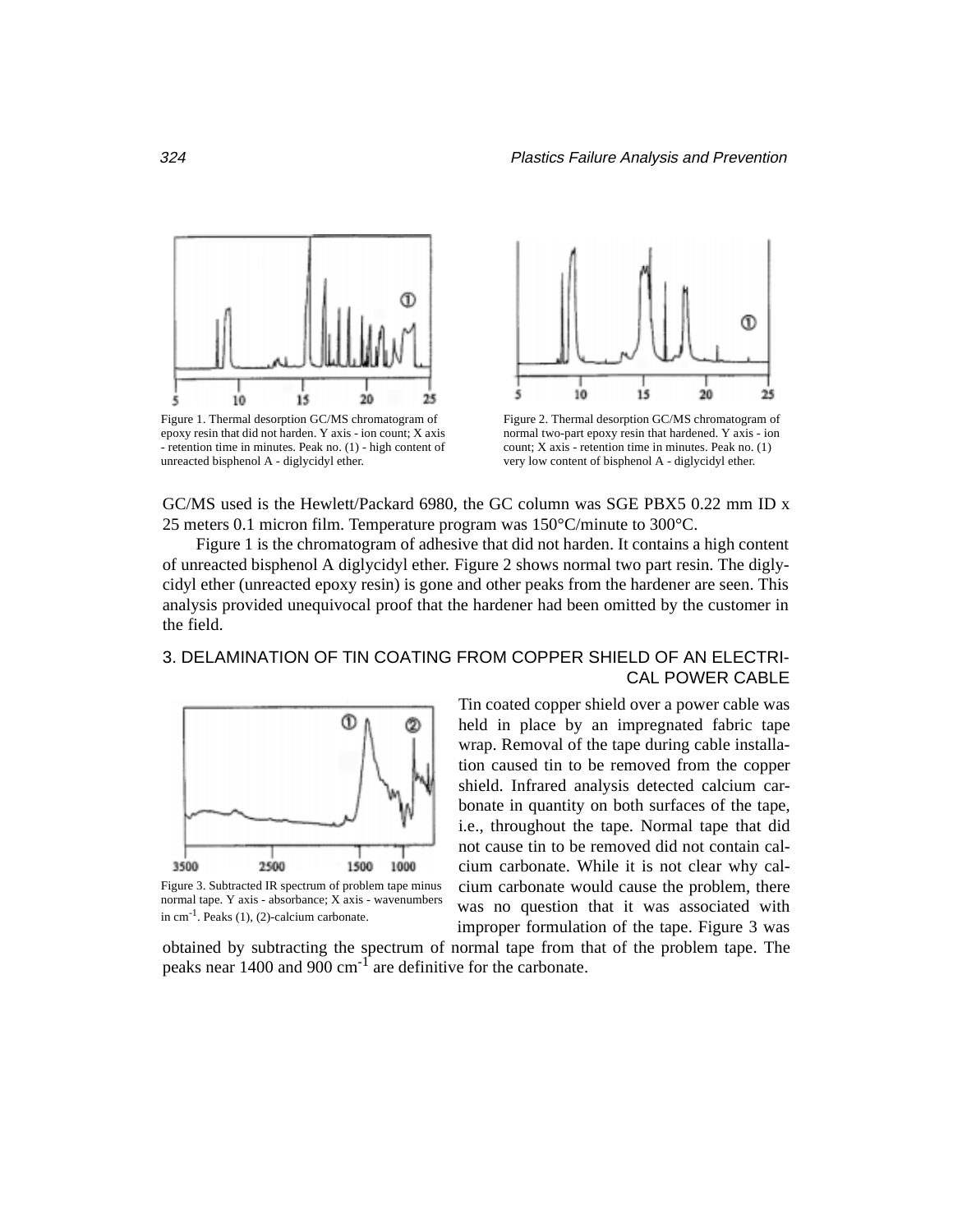

Figure 4. IR spectrum of unused grease (4a) and used degraded grease (4b). Y axis - absorbance; X axis wavenumbers in  $cm^{-1}$ . Peak no. (1) - new peak in used degraded grease.



Figure 5. Thermal desorption GC/MS chromatogram of unused grease. Y axis - ion count; X axis - retention time in minutes. Peak no. (1) - triphenyl phosphate (overload).

#### 4. STIFFENING OF GREASE LUBRICATING A MOVEABLE SCREW IN A SERVO MOTOR

This failure occurred during proof testing of a servo motor in development, evaluating the ability of the grease on a moveable screw in the part to provide smooth movement of the screw back and forth. The grease lost its lubricating quality, causing the motor to bind. The grease contained a fluoropolymer, a polyol ester fluid and triphenylphosphate. Infrared analysis and TD/GC/MS revealed that the phosphate content was greatly reduced in degraded grease and carboxylic acids had been hydrolyzed from the polyol ester. The reaction product of hydrolysis of triphenylphosphate is phosphoric acid, the likely cause of hydrolysis of polyol ester. It also contributes to corrosive attack of the metal screw. Elemental analysis of grease showed metal content from the screw.

Figure 4a is the IR spectrum of unused grease, and Figure 4b is for degraded grease. In 4b, the ester band at  $1740 \text{ cm}^{-1}$  is reduced relative to the carbon-hydrogen bands near 3000  $cm^{-1}$ . A new band formed at approximately 1650 cm<sup>-1</sup> due to COOH of carboxylic acid. TD/ GC/MS provided further insight into chemical changes that had occurred. Figure 5 is for unused grease. Major peaks are for triphenylphosphate (overload) and a mixture of polyol esters. Figure 6 is for failed grease, showing a much lower content of phosphate and new peaks for heptanoic, octanoic and decanoic acids. The latter formed from partial hydrolysis of the polyol ester. The same GC column and thermal desorption conditions were used as in case 2 above. Figure 7 shows TGA thermograms of unused and degraded grease. The weight loss at 500-600°C in 7a is the fluoropolymer. Inorganic ash content was 2% for unused, and 15% for used grease. The higher ash content was shown to contain elements from the screw.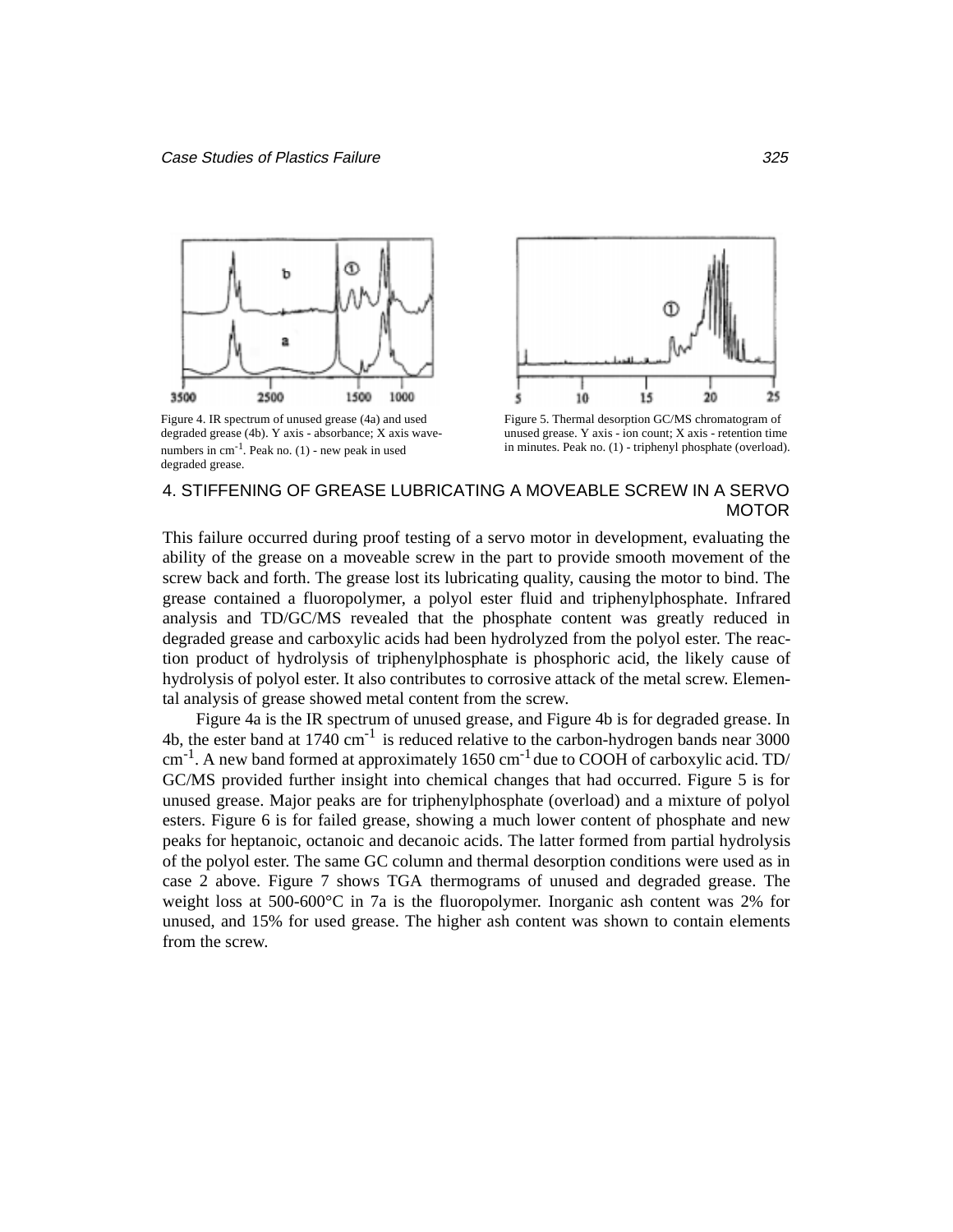

Figure 6. Thermal desorption GC/MS chromatogram of used degraded grease. Y axis - ion count; X axis - retention time in minutes. Peaks  $(1)$ ,  $(2)$ ,  $(3)$  - heptanoic, octanoic, decanoic acids; peak (4) - greatly reduced content of triphenylphosphate.



Figure 7. Thermogravimetric analysis of unused grease (---) and used degraded grease (\_\_).

This case illustrates how an additive (triphenylphosphate) can change in service giving a new material (phosphoric acid) which can drastically affect performance. IR and GC/MS were essential in revealing the chemical changes that are responsible for this failure.

## 5. UNINTENTIONAL COLOR IN A PORTION OF AN ELECTRICAL CABLE

PE coaxial cable had unintentional color which faded out after several feet. Concern about possible effect on electrical performance led to attempts to determine the source or cause of the color. Contamination with regrind PE from another product was suspected.

Infrared showed no difference between colored and normal PE. Thermal desorption GC/MS at 300°C also showed no difference. These analyses indicated that the material responsible for color was probably present at very low level. While that provided some assurance that the effect on electrical properties would probably be low, a more positive



Figure 8. Thermal desorption GC/MS chromatogram of supercritical fluid extract of normal PE (8a) and colored PE (8b). Y axis - ion count; X axis - retention time in minutes.

identification of the contaminant was needed to satisfy the customer and the manufacturer.

Supercritical fluid extraction was performed to help isolate from the PE whatever was causing the color. A simple device made here was pressurized to 6000 psi with carbon dioxide at room temperature. 77 mg of PE, first ground to small particle size, was extracted. The  $CO<sub>2</sub>$  extract was deposited directly in thermal desorption glass tubes. TD/GC/MS at 350°C gave the chromatograms in Figure 8. Figure 8a (colored PE) shows material at 20-30 minutes GC retention time which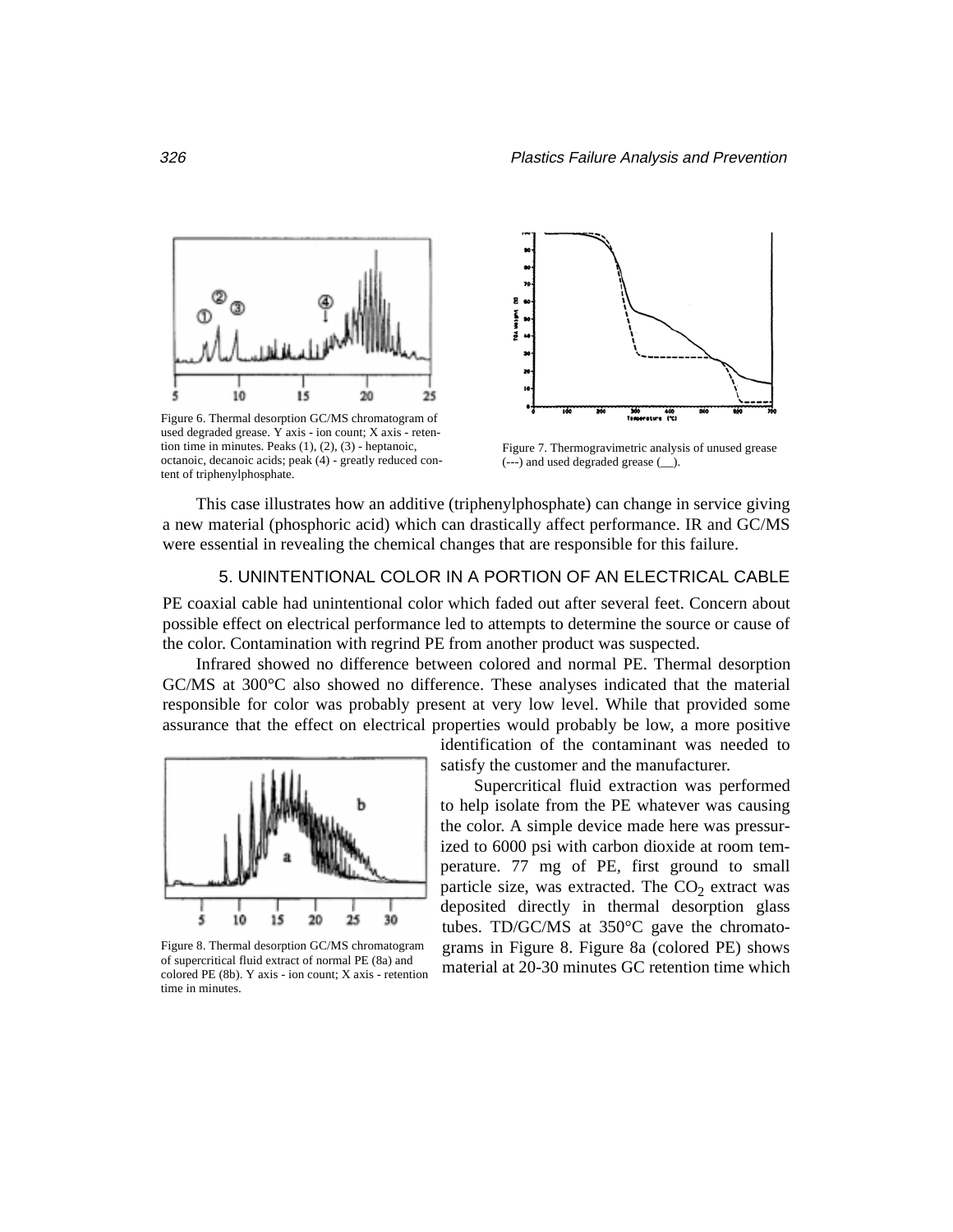is not present in normal PE. Mass spectral analysis found diglyceride of palmitic acid, and other fatty esters, in the colored PE extract.

The weight percent of material from the contaminated colored PE was so low that only by concentrating it by supercritical extraction was it possible to detect it by GC/MS. Subsequent analysis of candidate recycled PE containing the fatty esters found in the cable in question provided a means of locating the source.

If the contaminant PE had not been colored, its presence would not have been known. While the chemical nature of the contaminant proved to be no problem to electrical properties, the manufacturer had no choice but to try to locate the source of the contaminant, be it serious or not.

# **CONCLUSIONS**

Infrared spectroscopy has been used for many years as a key method of analysis to aid in determining causes of failure and variable performance. This paper gives examples of the utility of IR. It gives spectra or fingerprints of the whole material. Without separation of components, so that each can be identified, IR is limited in the information it can furnish. TD/GC/MS has become as important, if not more important, than IR. By separating a mixture into components, and providing mass spectra of each, details of composition are learned that IR alone cannot provide.

## **REFERENCES**

<sup>1</sup> M. Ezrin, **Plastics Failure Guide - Cause and Prevention**, *Hanser*, 1996.

<sup>2</sup> M. Ezrin and G. Lavigne, Failure Analysis Using Gas Chromatography/Mass Spectroscopy, I/ SPE-ANTEC, 2230-2233, 1991.

<sup>3</sup> M. Ezrin and G. Lavigne, Application of Direct Dynamic Headspace GC/MS to Plastics Compositional and Failure Analysis, SPE-ANTEC, 1717-719, 1992.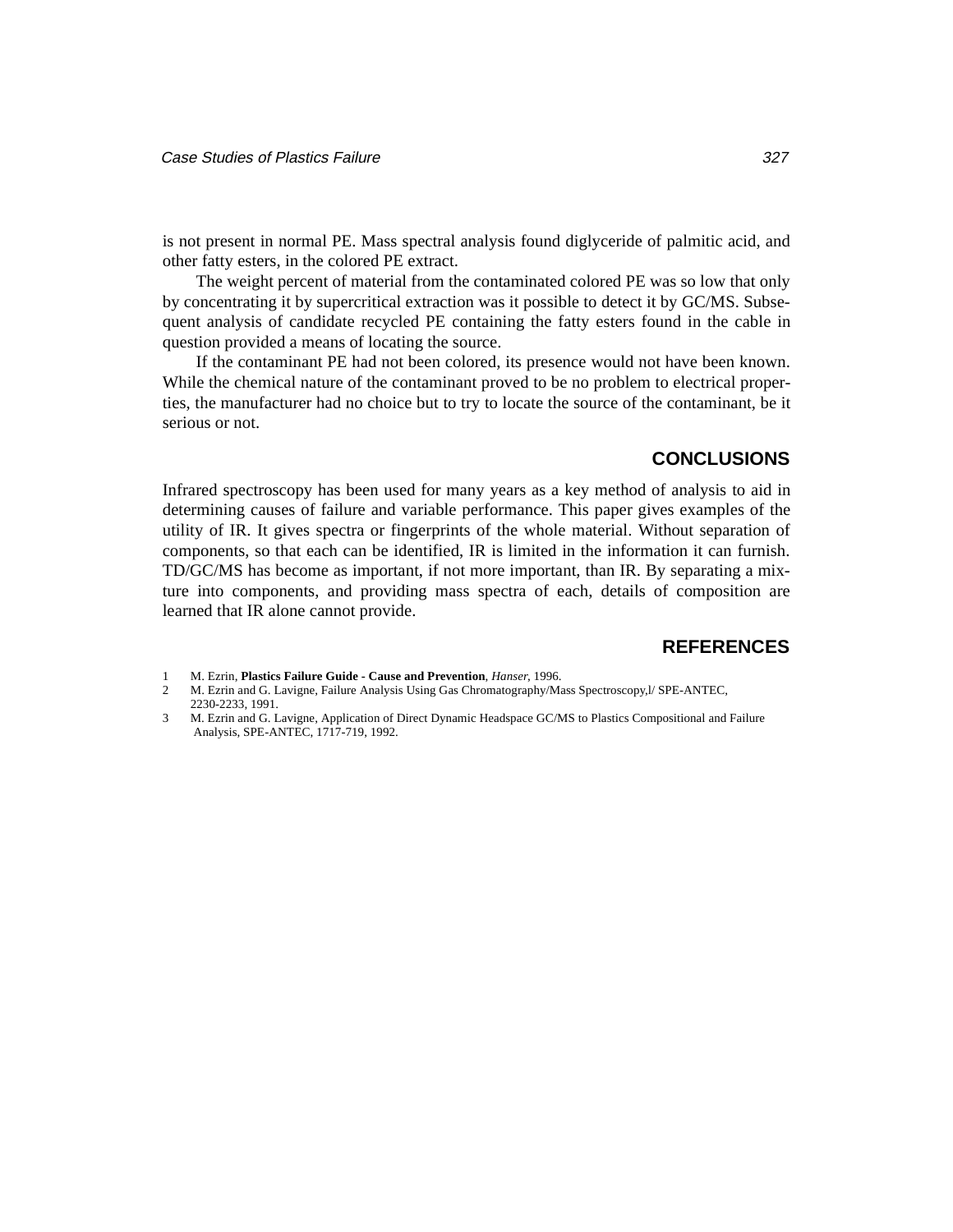# **Translating Failure Into Success – Lessons Learned From Product Failure Analysis**

**John E. Moalli** *Exponent Failure Analysis Associates, Los Angeles, CA, USA*

## **INTRODUCTION**

Given the large number of plastic product failures that have occurred over the years, one would expect that, at least among products of similar complexity, the number of failures should be reduced with time simply from gaining experience with them. Although this may be true for a single manufacturer, it does not seem to translate across the industry as a whole; certain failure modes tend to repeat themselves with undesirable frequencies. From the academic standpoint, many researchers have developed tools in the areas of fracture mechanics, stress relaxation, physical aging, fatigue, and friction. Unfortunately, the average plastics designer does not have access to these sophisticated and sometimes cumbersome techniques. The objective of this paper is to describe some common failure modes and



Figure 1. Schematic of a typical process used in design of plastic components. The product is conceptualized, analyzed, sized and then fashioned into a prototype. The prototype is tested and evaluated and any anomalies revealed are corrected such that the process continues until the final commercial product is realized. Redesign and improvement may continue through the product cycle as appropriate.

present them in a simple fashion that should enable the reader to learn from others' mistakes. The reader should note that, in the interest of privacy, some of the case studies have been made generic.

## **THE DESIGN PROCESS**

The design process is sometimes illustrated as a circular one (Figure 1) which involves conceptualization of a product, construction of a prototype, evaluation and testing of the prototype, and return to the conceptualization/design phase to correct any deficiencies discovered during testing. Clearly, this is a great simplification, with each one of these phases representing multiple steps.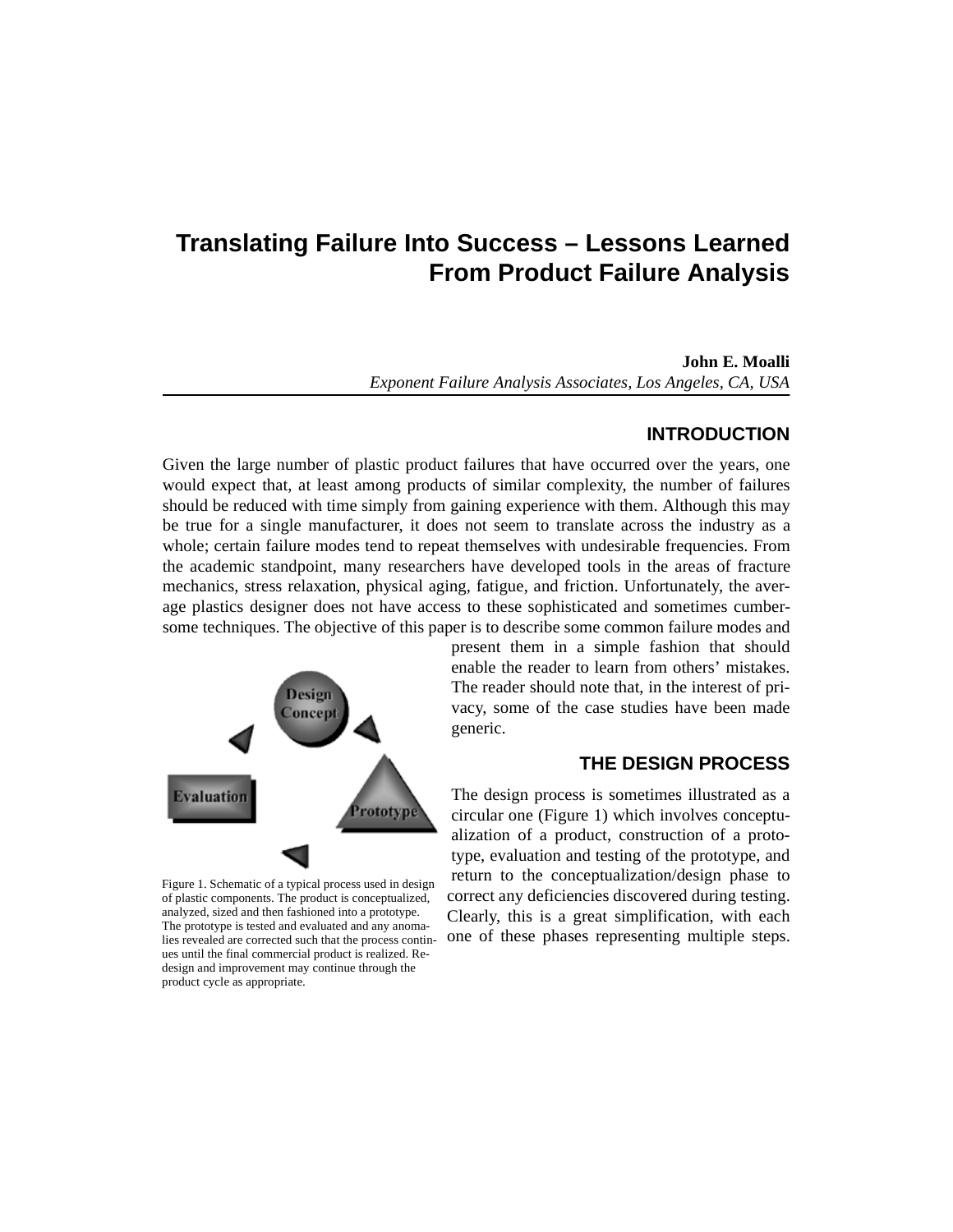For example, in order to design and build a prototype, one must come up with dimensions that satisfy the relevant design criteria.

A common basis for sizing a part involves its capability to support stress. When considering the stresses on a part, one must evaluate the residual or built-in stresses from processing, as well as external of applied stresses. The sum of these stresses (the total stress) should be kept less than the working stress, a value often supplied by a resin supplier which is less than the strength of the material and considers the operating environment and type of load. By way of example, a certain resin may have a strength of 70 MPa under ambient conditions. Under elevated temperatures and continuous application of load, the supplier may recommend limiting the working stress to 17.5 MPa. A common error in this early design phase is to size the part based on external loads only and limit the applied stresses to the allowable working stress; ignoring the contribution of residual stress can potentially have catastrophic effects. The designer is left little recourse in the event of a product failure, as the material is now being used in a manner inconsistent with the supplier's recommendations; allowable working stresses have been exceeded.

Evaluation of stress in and of itself can also lead to problems in finished products. With the advent of fast personal computers and inexpensive finite element analysis (FEA) codes, designers can be presented with tools that can, in the absence of accurate inputs, give misleading results. A common mistake is to used published mechanical property data as input to the FEA. The published data may be fine for a comparative analysis between different resins or grades, or perhaps for examining the relative effects of a geometry change. However, accurate results are more readily attained by measuring the mechanical properties of coupons excised from the part itself; it is well known that processing can affect material behavior. A proper FEA model will also consider the anisotropy in mechanical properties which can develop in certain types of processing. All too often, this variation is ignored and unexpected failures result.

The testing phase of the design process is also one that must be carefully executed. The type of loads which a component may experience (i.e., impact, fatigue, thermal, etc.) must be considered. Although it is impossible to envision every loading scenario, those which are reasonably expected in the service environment should be evaluated. This type of testing is sometimes called end-use testing, and involves subjecting a component to the loads, load cycles, temperatures, and environments (i.e., chemical exposure or UV) that it may experience during its life. Often one or more of these variables is changed to accelerate the time of which the end-use test is conducted. We have examined many failures which could have been identified and eliminated through proper end-use testing.

Accurate definition of the environment in which the component is end-use tested is also important. It is simple to say that a part will be used outside and therefore should be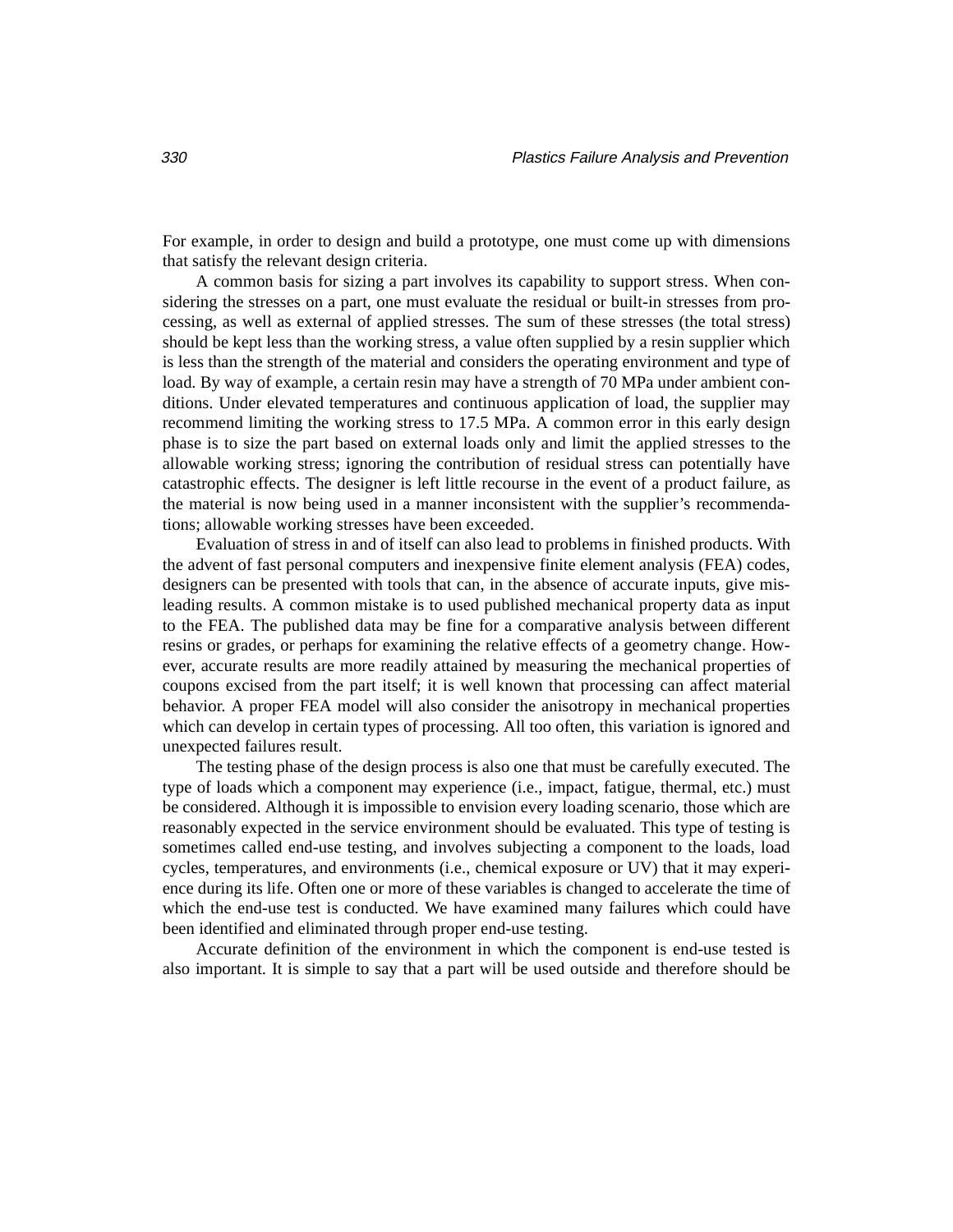

Figure 2. Schematic of curve used to evaluate strength of a product later in its service life. If product is only tested to 1,000 hours and then extrapolated to 100,000 hours as shown, the knee in the curve is missed and strength is overestimated.

tested with UV exposure, but what about more abstract issues such as the material with which the part will be cleaned? Could it be exposed to adverse environments during shipping or storage? If the part is available in different colors, could color be a factor in the temperature the part experiences in service?

Additionally, what type of testing should be done to determine the useful life of a product? One method employed in the plastic pipe industry, and described in standard test methods, is to test the part at different stress levels and measure the

time to failure. Higher stress levels fail at lower times and, after application of a safety factor, an extrapolated time is used to define a limiting stress level. More than one pipe has failed because the tester did not consider the change in material behavior, and has extrapolated data erroneously as shown in Figure 2. The standard test methods attempt to limit this kind of problem by forcing the experimenter to have sufficient data for a statistically valid extrapolation.

One approach to defining a testing program is to evaluate the relative risk of different failure scenarios using a failure modes and effects analysis (FMEA). The product of the FMEA is a table which quantifies the relative risk of different scenarios and aids the designer in choosing which modes to examine.

#### **LEARNING FROM FAILURES**

Even the most thoroughly designed and evaluated products can experience failure. Proper analysis and examination of field failures can allow the designer to determine if the failure was from a one-of-a-kind unexpected event, or perhaps a load case that was not considered and should have been. If a program is initiated which tracks incoming field returns, repetitive failures can be discovered and remediated. In products that are related to consumer safety, such programs are a necessity; if the data are not acquired gradually over time, gov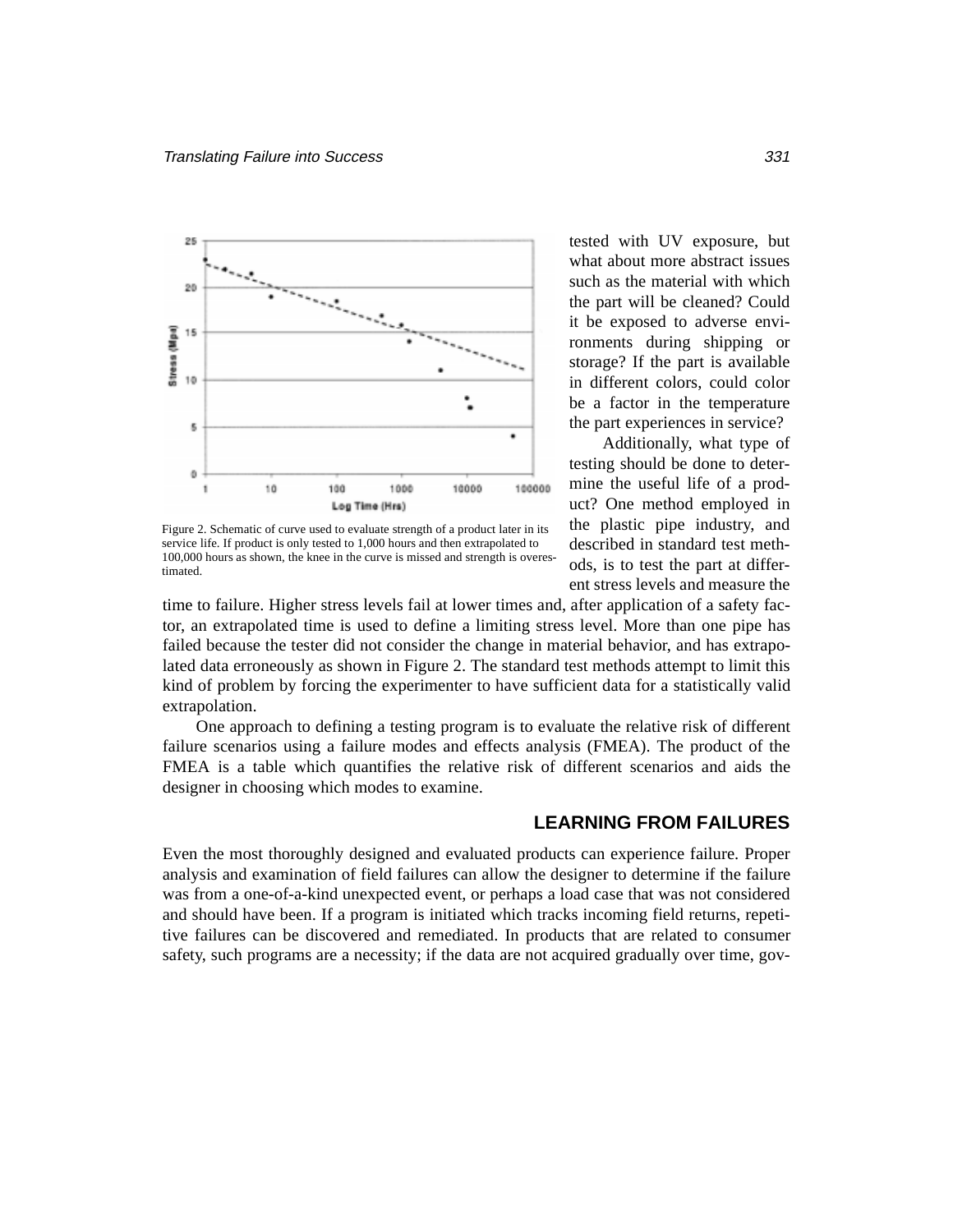ernmental agencies will likely require compilation in a rapid, crisis type mode in the event of a recall.

Tracking programs can vary from simple to complex, but at a minimum should attempt to capture demographics, the user's description of the failure, actual versus intended use (in terms of environment and loading), and the manufacturer's assessment of the cause of failure. If these failure modes are ones captured in an FMEA, the results of that analysis can be modified to reflect new failure frequency data, and any remedial measures can be imposed to aid in overall risk reduction.

Although we do not formally track all of the plastics failures we have examined, we have seen some repetitive themes. In terms of load cases that are not properly considered by the designer, one of the most common theme that appears in our failure analysis activities is thermal expansion. When selecting plastics for replacement of metals, the fact that plastics typically move an order of magnitude more than metals must be considered. This also becomes an issue when plastics are rigidly attached to metals; if one restricts the contraction that plastics undergo with cooling, tensile stresses and cracks may develop. Restriction of movement during heating often causes plastic components to buckle. These general rules can be reversed, however, with composite materials, which can have small or even negative thermal expansion coefficients.

The issue of flame retardants in plastics is also one that seems to be prevalent today. Flame retardants are essential in certain applications, but are not universally appropriate in all plastics. For example, polyolefins are known for their propensity to burn once ignited -a property that can be greatly reduced by the addition of a flame retardant package. In some cases, though, polyolefins are best used without flame retardants even in applications with known risk of ignition. These include conditions where the retardants can compromise key properties, or where the product is protected from burning by monitoring or fire-suppression equipment.

Flame retardants also do not prevent combustion in all cases. Flame retardant polymers can burn readily if the geometry of the part is suitable for combustion; end-use evaluation on the final component rather than on test coupons can be especially relevant in burning characteristic studies.

#### **CASE STUDIES**

#### COMPONENT HOUSING

An ABS component housing was found to be cracking with a failure rate of about ten percent. Fracture surface analysis showed that the failures initiated on the inside of the part, thus reducing the concern for external environmental effects. When the interior components were examined, it was found that some of them were metallic and rigidly attached to the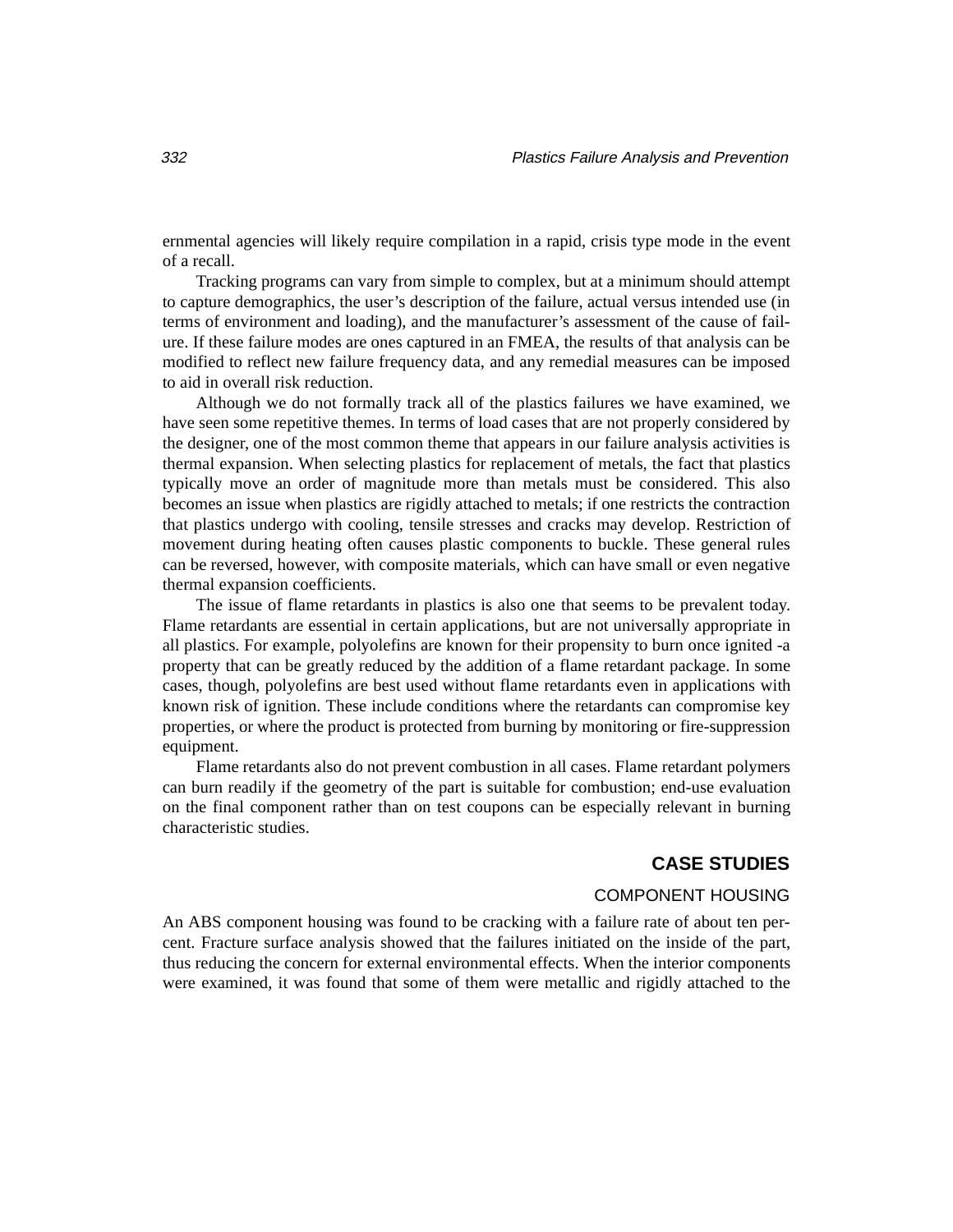

Figure 3. Graphic illustrating failure in a component housing. The metal box, shown in the right side of 3A, was rigidly attached to the housing with 4 screws as seen in 5B. When the part was cooled, restricted contraction of the ABS housing caused tensile stresses to develop that lead to subsequent cracking.

housing. Subsequent experiments revealed that rapid cooling of the housing could reproduce the observed cracking; the metal was restraining thermal contraction of the plastic, causing elevated tensile stresses and cracking (Figure 3). Proper consideration of thermal stresses and end-use testing would have identified and eliminated this failure mode.

#### BRAKE CUP

A rubber cup used as the primary seal in a truck master cylinder was found to be torn after inspection following a severe accident. It was contended that the cup was defective and contained manufacturing defects. Fracture surface analysis revealed a rapid fracture and severe component wear. A key tool in successfully the cup's performance was an FEA that showed the stresses in the cup under use were inconsistent with failure scenarios proffered by others. Even though the cup was quite small, coupons were excised from a similar one and tested for mechanical properties that were input into the FEA. The actual, measured properties were different than the published ones and thus were critical to developing an accurate and representative model.

#### COMPOSITE PRESSURE VESSEL

A filament wound fiberglass self contained breathing apparatus (SCBA), with a service pressure of about 31 MPa, ruptured during storage in a fire truck. Inspection of the vessel revealed a regular cracking pattern consistent with stress corrosion behavior (Figure 4). Chemical analysis of the surface showed the presence of acidic (low pH) components found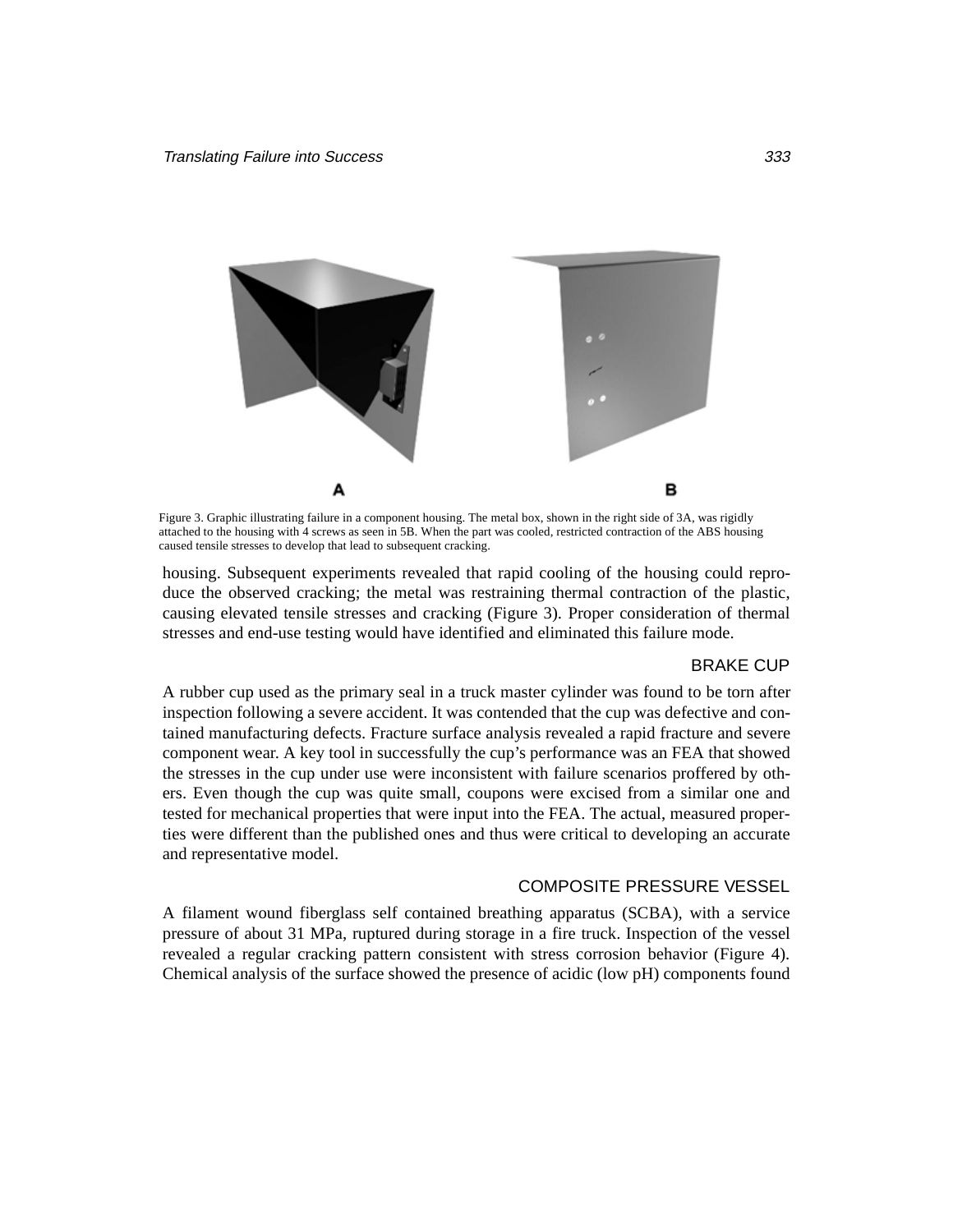

Figure 4. Photograph of stress corrosion cracking in filament wound fiberglass pressure vessel with an aluminum liner. The fiberglass overwrap failed from stress corrosion cracking after exposure to an acidic substance. Many designers are unaware of the susceptibility of fiberglass to acidic environments.

in aluminum rim cleaners. These compounds can severely stress corrode glass fibers under stress. Many designers are not aware of such stress corrosion phenomenon; we have seen this type of failure several times in the last few years.

#### SWAMP COOLER

A plastic swamp cooler was designed and constructed by a manufacturer who sought market differentiation from metallic coolers; the plastic device would not rust. The cooler was made from polypropylene and contained an internal pump that was known to fail with regular frequency. In one case, this pump failed and caused the cooler to ignite and initiate a subsequent house fire (Figure 5). This cooler was unmonitored on the roof of a house and contained a known ignition source. It thus represented a perfect candidate for addition of flame retardants; end-use testing would have likely revealed this to the manufacturer.